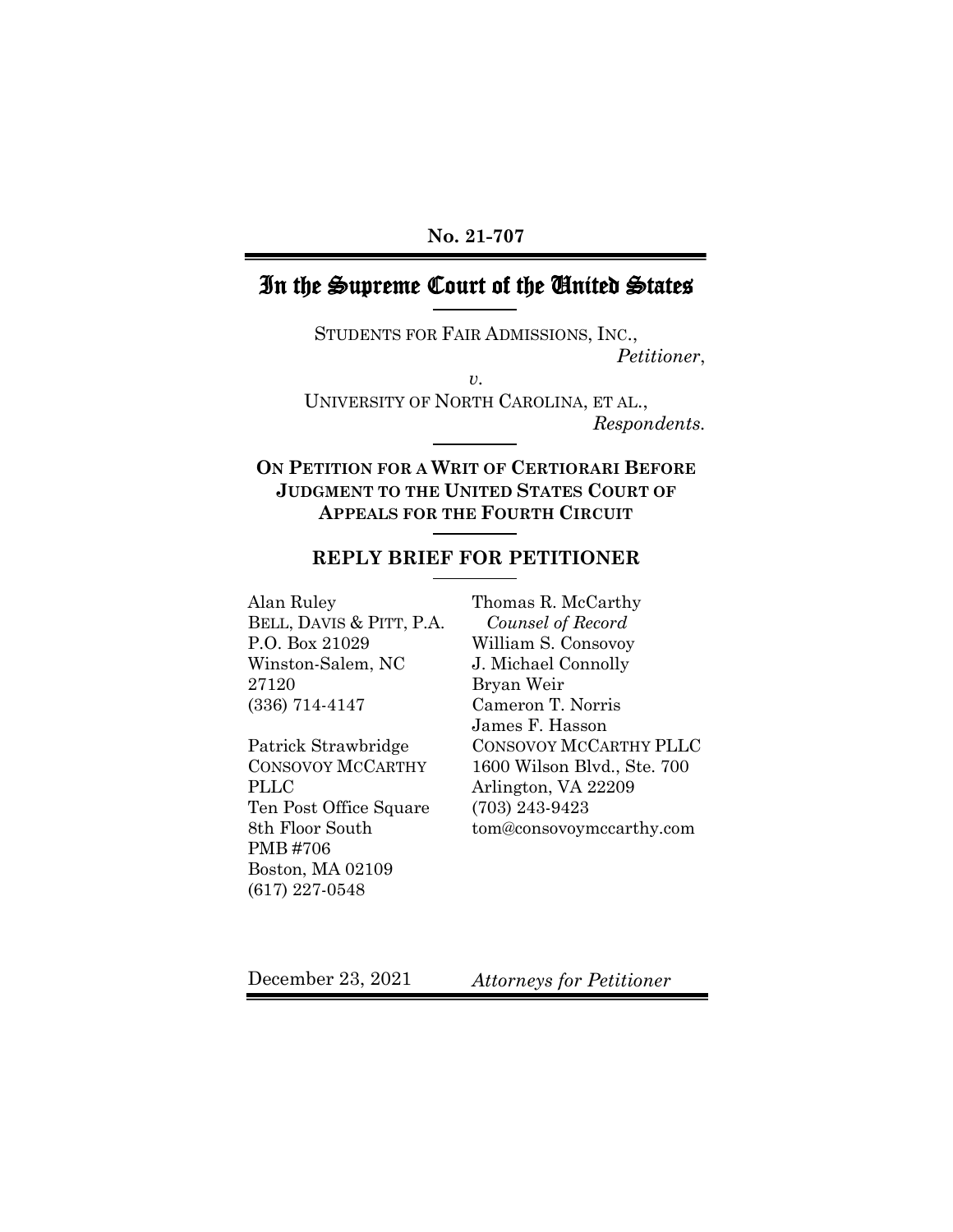# **TABLE OF CONTENTS**

| I. This case meets the criteria for certiorari                                                 |
|------------------------------------------------------------------------------------------------|
|                                                                                                |
| III. Whether <i>Grutter</i> should be overruled is a                                           |
| IV. Whether UNC's admissions program satisfies<br>strict scrutiny is a question of exceptional |
|                                                                                                |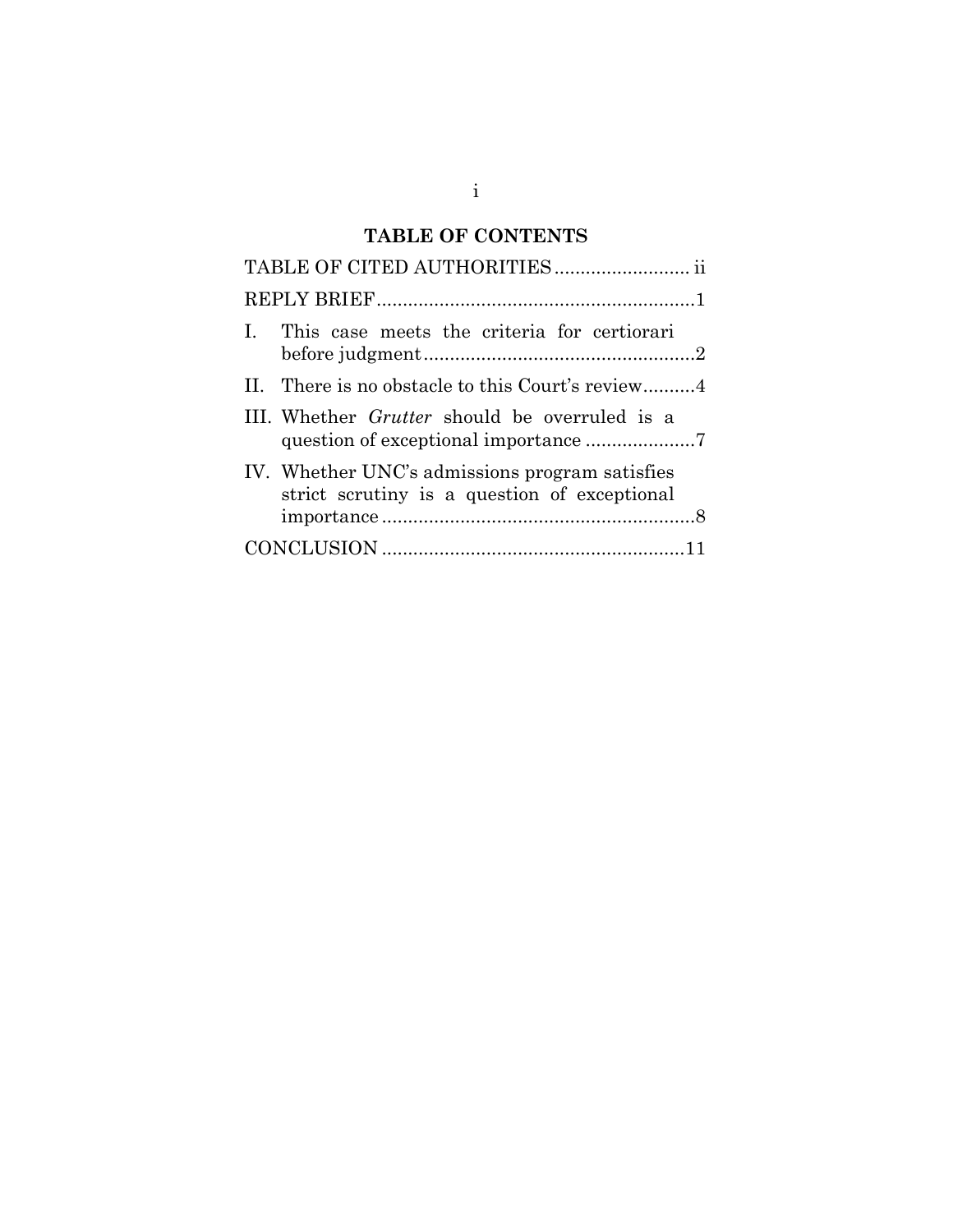## **TABLE OF CITED AUTHORITIES**

### **Cases**

| Brown v. Board of Education of Topeka,                                                          |
|-------------------------------------------------------------------------------------------------|
| Comcast Corp. v. Behrend,                                                                       |
| Fisher v. Univ. of Tex.,                                                                        |
| Fisher v. Univ. of Tex.,                                                                        |
| Gratz v. Bollinger,                                                                             |
| Grutter v. Bollinger,                                                                           |
| Hunt v. Wash. State Apple Advertising Comm'n,                                                   |
| Obergefell v. Hodges,                                                                           |
| Parents Involved in Community Schools v. Seattle<br>School District No. 1, 551 U.S. 701 (2007)7 |
| Republican Party of Minn. v. White,                                                             |
| SFFA v. Harvard,<br>261 F. Supp. 3d 99 (D. Mass. 2017) 4, 5, 6                                  |
| SFFA v. Harvard,                                                                                |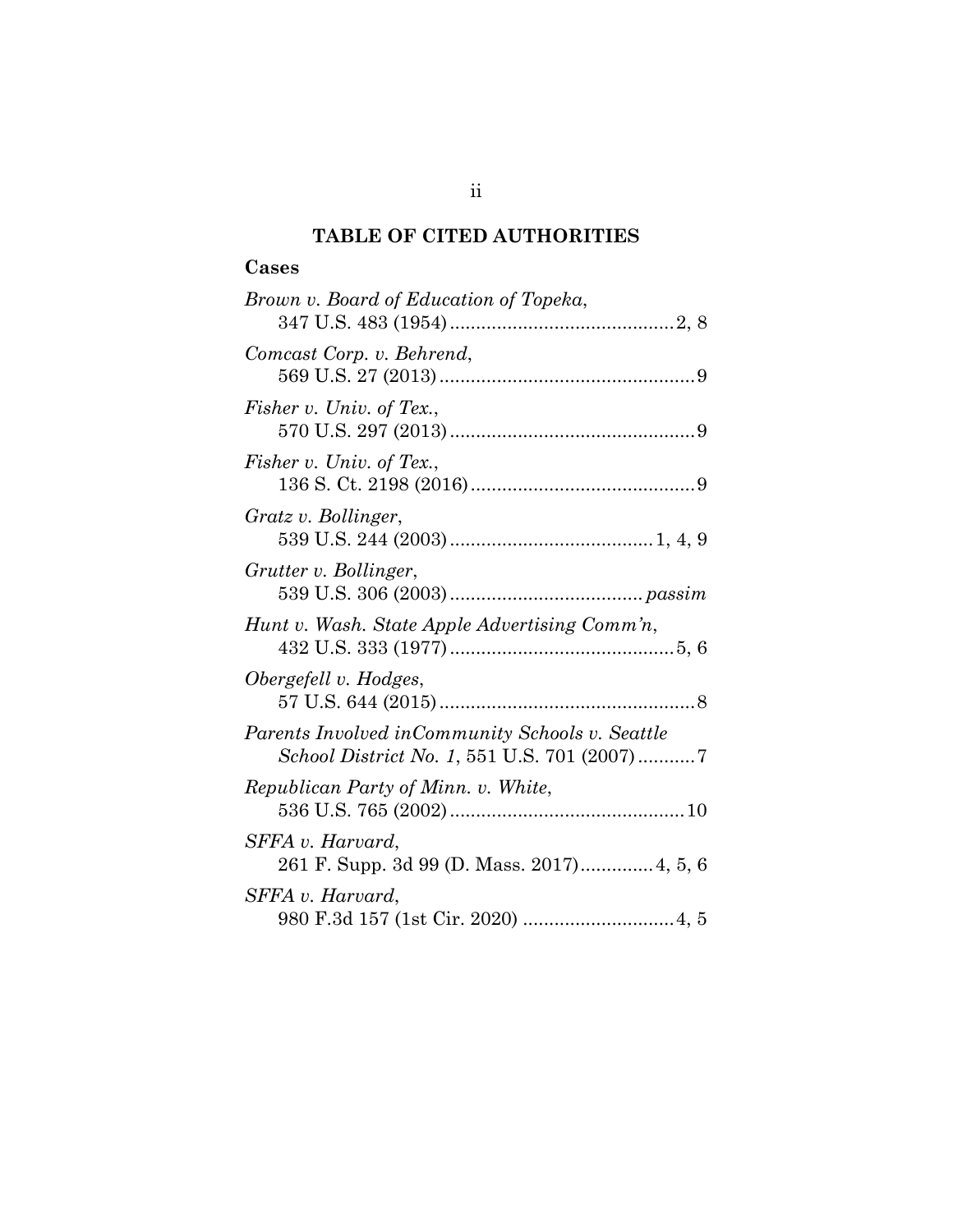| SFFA v. Univ. of Tex. at Austin,<br>2021 WL 3145667 (W.D. Tex. July 26, 2021) 4 |  |
|---------------------------------------------------------------------------------|--|
| Shaw v. Reno,                                                                   |  |
| United States v. Playboy Ent. Grp., Inc.,                                       |  |
| West Virginia Bd. of Ed. v. Barnette,                                           |  |
|                                                                                 |  |

### **Other Authorities**

| Anderson, <i>Harvard Won't Require SAT or ACT</i><br>Through 2026 as Test-Optional Push Grows, |  |
|------------------------------------------------------------------------------------------------|--|
|                                                                                                |  |
|                                                                                                |  |
| Kansas Br. on Rearg. in <i>Brown v. Bd. of Educ.</i> ,                                         |  |
| Supreme Court Practice (10th ed. 2013)3                                                        |  |
| Supreme Court Practice (11th ed. 2019)3                                                        |  |

## iii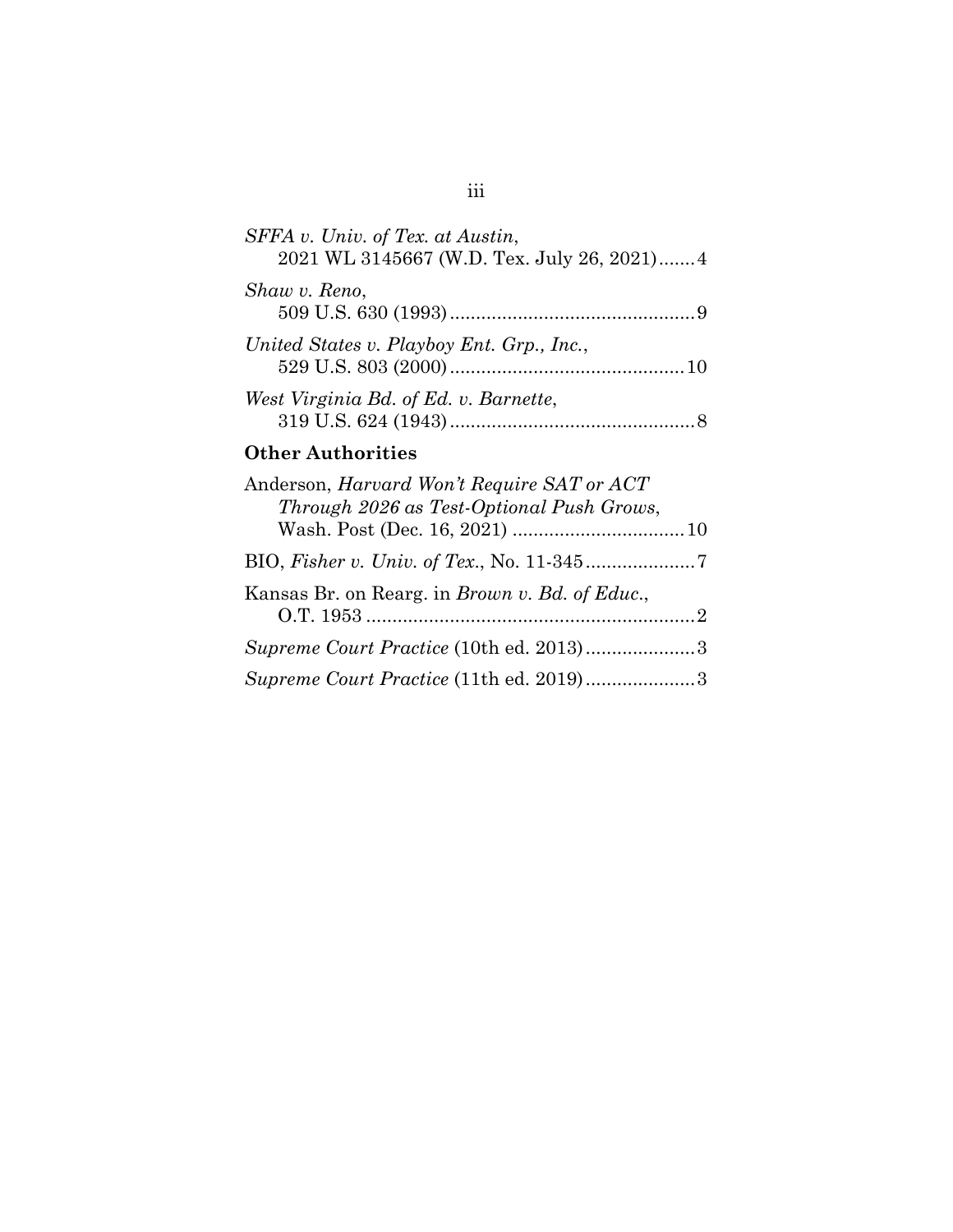#### **REPLY BRIEF**

UNC's opposition confirms that this case should be heard with its companion, SFFA's case against Harvard. The first question presented in *Harvard* whether to overrule *Grutter*—is identical to the first question presented here. If the Court grants certiorari in *Harvard*, then it should grant certiorari before judgment here so it can evaluate the continued legality of race-based admissions in the context of both a public and a private university. Even more fitting is the fact that UNC and Harvard are our nation's oldest public university and private university, respectively.

UNC urges this Court to reserve certiorari before judgment for time-sensitive emergencies. But that is not this Court's practice. Indeed, UNC can't meaningfully distinguish *Grutter* and *Gratz*, where the Court granted certiorari to consider race-based admissions at the graduate level and certiorari before judgment to consider race-based admissions at the undergraduate level. *See* Pet. 10-11. SFFA is simply asking the Court to follow that same procedure as it revisits that same question here.

The only purported obstacle that UNC identifies is a meritless standing argument buried at the back of its brief. From the start, UNC has conceded that SFFA meets this Court's three-part test for associational standing. So it unsuccessfully asked the district court to invent a new "genuineness" test—one that SFFA would meet in any event. SFFA is a voluntary association with over 20,000 members, including the many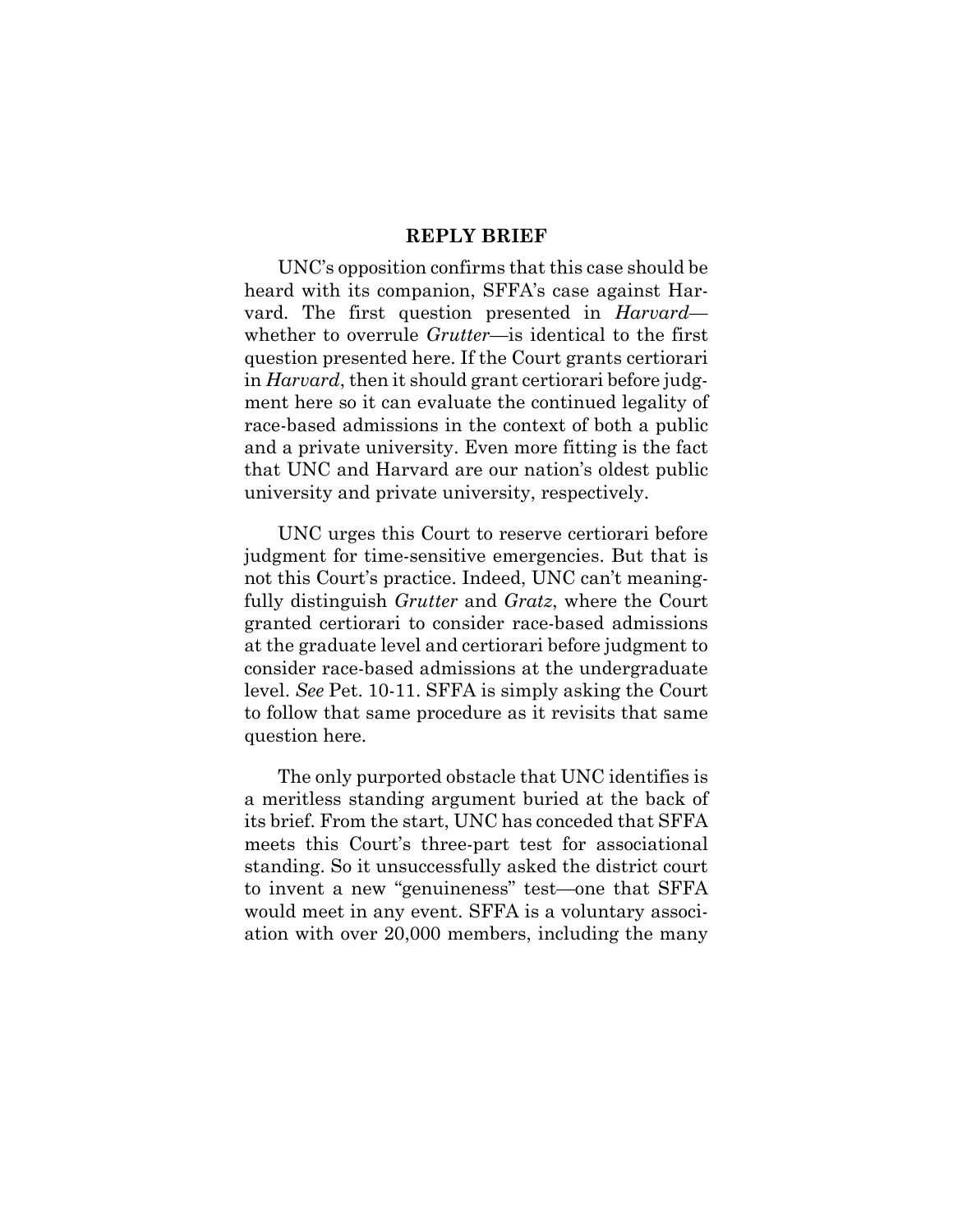rejected applicants on whose behalf it brought this action. UNC's argument has been roundly rejected by every court to consider it because it has no legal, logical, or factual foundation. SFFA's standing is not an obstacle to this Court's review because UNC's argument is easily dispatched, just as other standing arguments were easily dispatched in the other race-based admissions cases this Court has decided.

As a final plea, UNC asks the Court to deny certiorari because, in its view, the use of racial preferences in education should be left to the voters. If that plea sounds familiar, it is because the exact argument was made in *Brown*. *See* Kansas Br. on Rearg. in *Brown v. Bd. of Educ.*, O.T. 1953, at 57 ("[T]he people of Kansas, ... through the normal process of local government, are abandoning the policy of segregation whenever local conditions and local attitudes make it feasible. We submit that this is a more wholesome process than to accomplish the same result by the coercive decrees of federal courts."). This Court rejected the argument then, and it should reject the argument now.

### **I. This case meets the criteria for certiorari before judgment.**

UNC's rhetoric about "short-circuit[ing] the appellate process" and "[r]espect for precedent" makes little sense here. UNC.BIO 1. The Fourth Circuit cannot overrule this Court's precedent, so there's nothing for it to do on SFFA's request to overrule *Grutter* except summarily affirm the dismissal of that claim. If this Court will be reconsidering *Grutter* in the *Harvard*  case anyway, there's no reason not to grant certiorari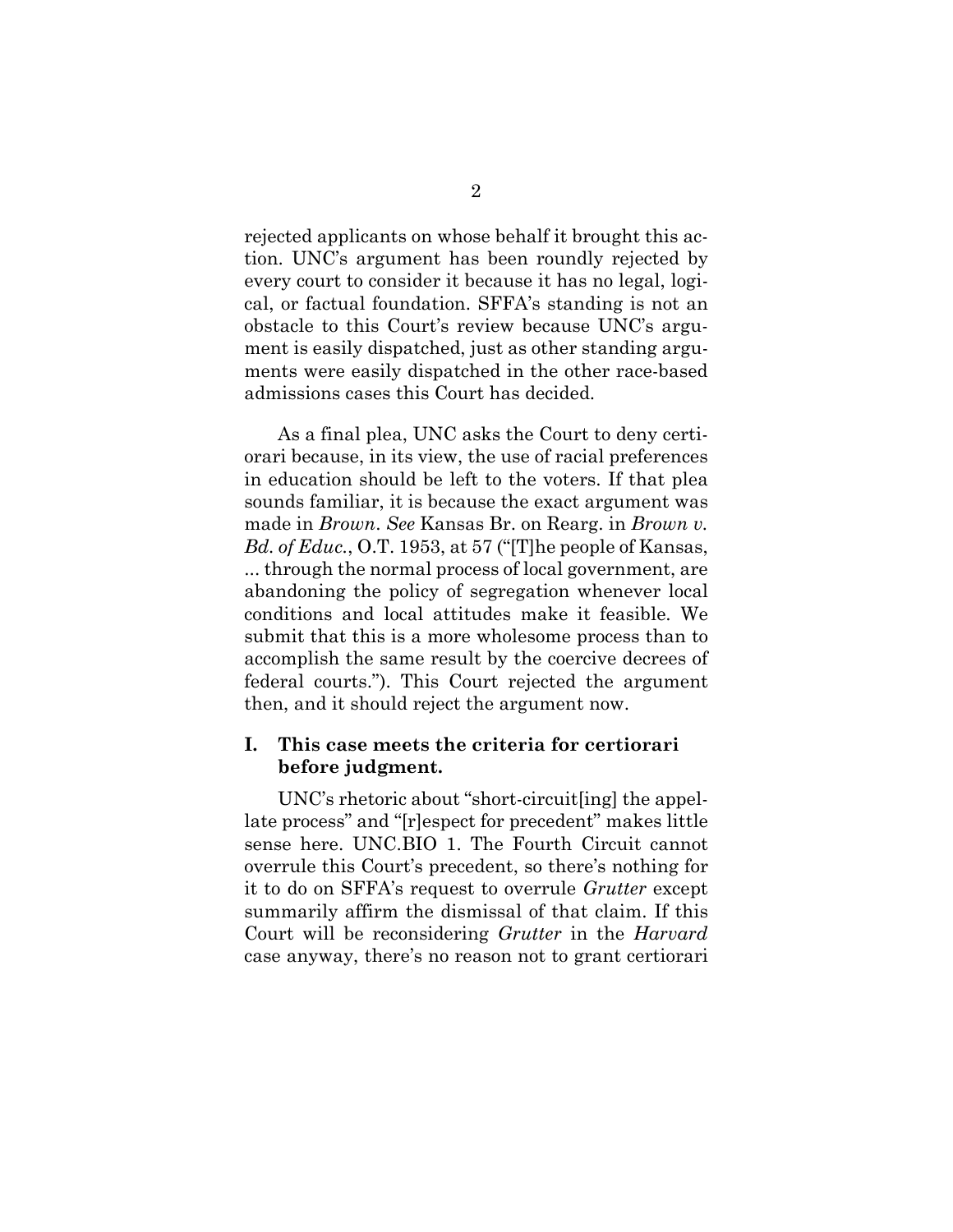before judgment here. This Court could never "benefit [from] the Fourth Circuit's review" because that court cannot reassess this Court's precedent. Intervenors.BIO 36.

Although UNC concedes that whether to overrule *Grutter* is "indisputably important," UNC.BIO 16, it claims that certiorari before judgment is inappropriate without a "true emergency, where delay in the appellate process pose[s] significant, time-sensitive risks." UNC.BIO 17-20 (citing *Supreme Court Practice*  $§4.20$  (10th ed. 2013)). But "avert[ing] a national catastrophe'" and preventing "'disarray'" aren't the only reasons to grant certiorari before judgment. UNC.BIO 18-19. This Court "has also reviewed cases before judgment below when a similar or identical question of constitutional or other importance was before the Court in another case." *Supreme Court Practice* §4.20 & n.17 (11th ed. 2019) (listing 14 cases). That is this case. Pet. 10-12.

UNC begrudgingly acknowledges that this Court has granted certiorari before judgment in similar circumstances, yet it deems that step unnecessary here because the Court can overrule *Grutter* in the *Harvard*  case alone. UNC.BIO 21-24. SFFA agrees, of course, that this Court can overrule *Grutter* "in either case." Pet. 10-11; SFFA-Supp.-Br. 6-7, *SFFA v. Harvard*, No. 20-1199 (S. Ct.). And SFFA agrees with UNC that Harvard's status as a private institution makes no legal difference. *See* UNC.BIO 24 n.5. But Harvard and the Solicitor General disagree. *See* Harvard.BIO 25-26 & SG-Br. 21-22, *SFFA v. Harvard*, No. 20-1199 (S. Ct.).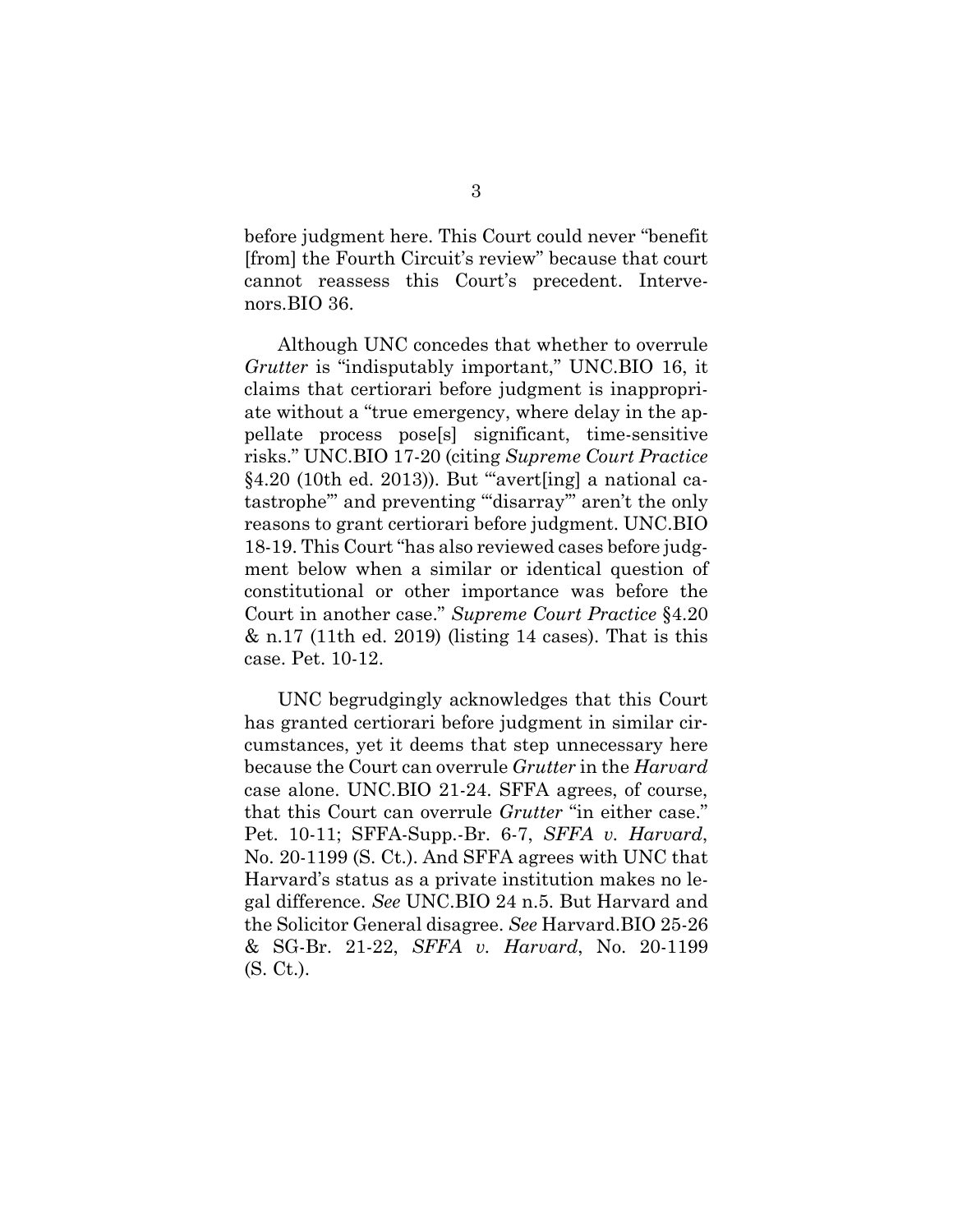In the end, there's no denying that this Court's analysis would be more complete if the two cases were heard together. Pet. 11. UNC can't meaningfully distinguish this case and *Harvard*, on the one hand, from *Grutter* and *Gratz*, on the other. While *Grutter* and *Gratz* both arose from the same university and the same district court, *cf.* UNC.BIO 24-25, that fact played no role in the Court's decision to grant certiorari before judgment, Pet. 11-12. To the contrary, the Court granted *Gratz* so it "could address the constitutionality of the consideration of race in university admissions in a wider range of circumstances." *Gratz v. Bollinger*, 539 U.S. 244, 259-60 (2003). So too here. Filed on the same day, by the same plaintiff, making overlapping claims, *Harvard* and *UNC* are companion cases that should be heard together.

#### **II. There is no obstacle to this Court's review.**

Though standing is a threshold question, UNC follows Harvard's lead and treats standing as an afterthought, devoting barely two pages to it at the end of its brief. UNC's standing argument was rejected by the court below, App. 237-45, in addition to every other court to consider the issue, *see SFFA v. Harvard*, 980 F.3d 157, 182-84 (1st Cir. 2020) (affirming *SFFA v. Harvard*, 261 F. Supp. 3d 99, 103-11 (D. Mass. 2017)); *SFFA v. Univ. of Tex. at Austin*, 2021 WL 3145667, at \*4-7 (W.D. Tex. July 26, 2021). For good reason. SFFA is a 501(c)(3) voluntary membership association dedicated to ending racial discrimination in college admissions, and it has members who were denied admission to UNC and who stand ready and able to apply to transfer if UNC stops racially discriminating. Pet. 7.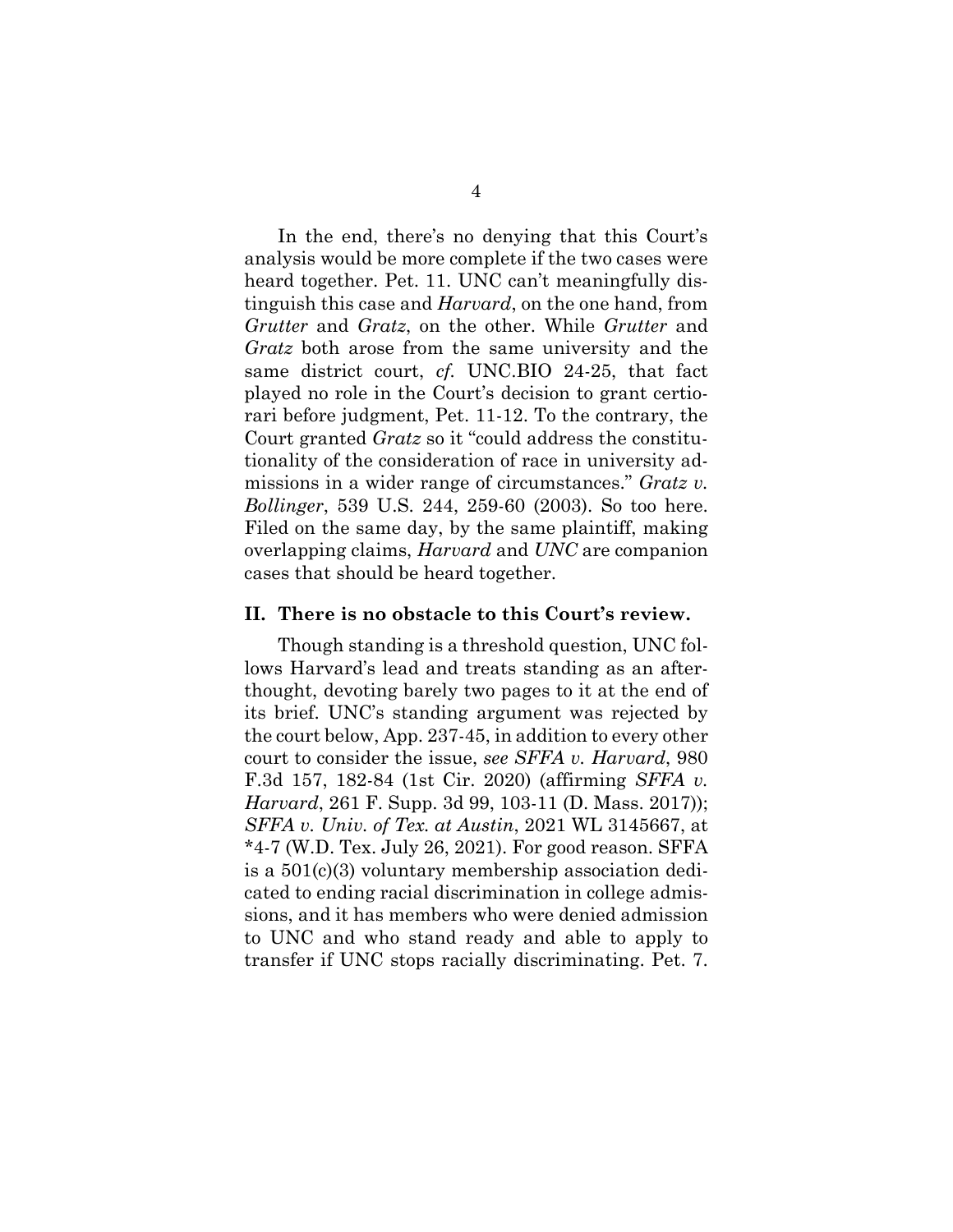SFFA satisfies *Hunt*'s well-known, three-part test for associational standing: (1) its members have "standing to sue in their own right"; (2) this litigation is "germane to [SFFA's] purpose"; and (3) this litigation does not "require[] the participation of individual members." App. 243-45 (quoting *Hunt v. Wash. State Apple Advertising Comm'n*, 432 U.S. 333, 343 (1977)). UNC has never disputed that SFFA meets the three *Hunt* prerequisites. App. 243.

UNC instead argues that SFFA lacks standing because it was not a "genuine" membership organization when it filed suit. UNC.BIO 37. Pointing to *Hunt*, UNC insists that SFFA must show that its members direct, "control," and "financ[e]" the organization to some unspecified degree. UNC.BIO 37-38.

But the district court correctly rejected this argument. App. 237-45. In *Hunt*, the Court examined whether apple growers and dealers had "indicia of membership" only because the state agency representing them was *not* a "voluntary membership organization." 432 U.S. at 342-44. If the agency had been a "traditional voluntary membership organization," the Court said it would have applied the ordinary threepart test. *Id.* Because SFFA "is, on its face, a traditional voluntary membership organization," the indicia-of-membership test is "inapplicable." *Harvard*, 980 F.3d at 183.

That SFFA modified its bylaws after it filed suit is legally irrelevant. *See Harvard*, 261 F. Supp. 3d at 110 n.14. Nor did these minor changes affect the district court's standing analysis. App. 237-45. The basic facts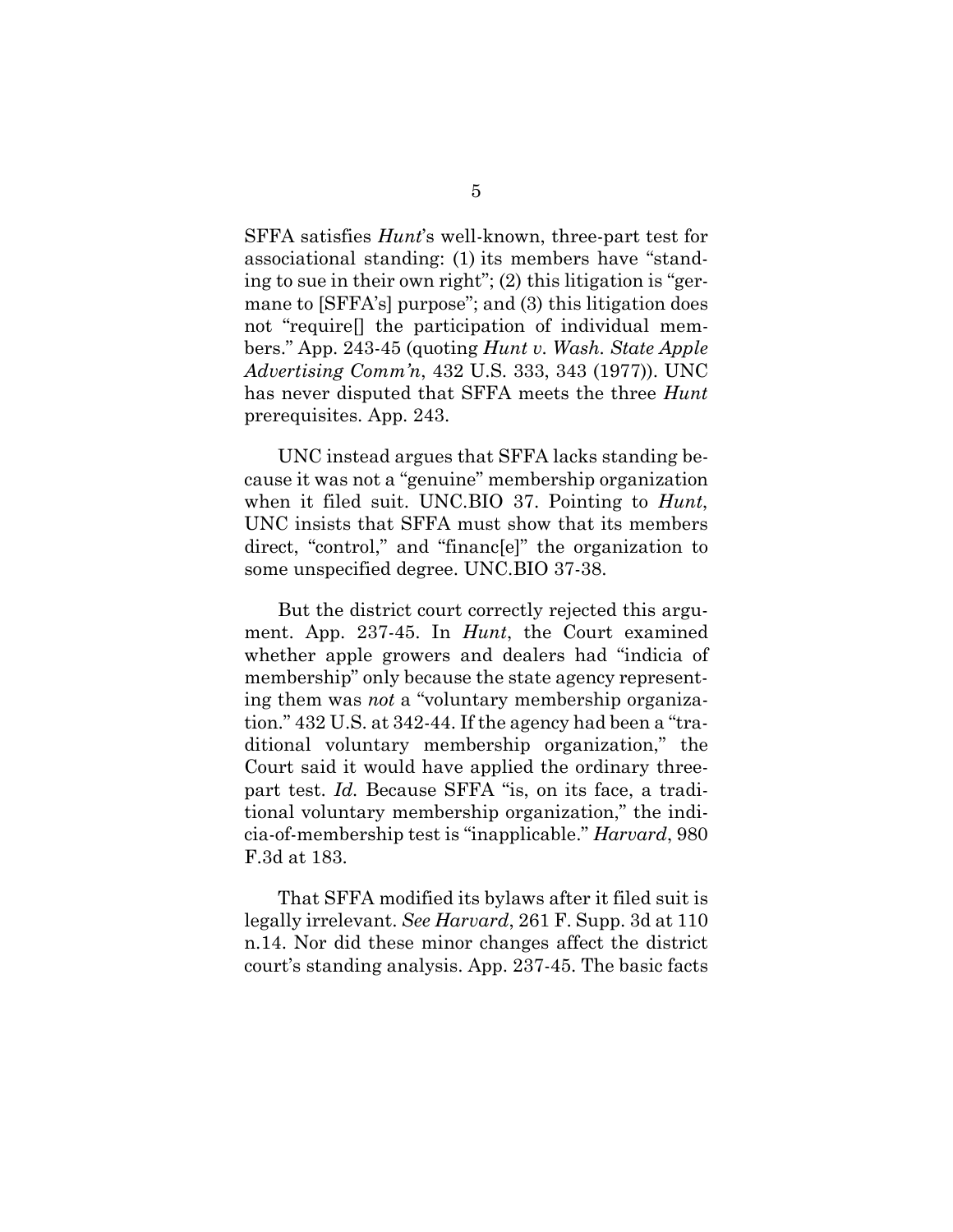about the organization and its members were sufficient to show "'that SFFA adequately represents the interests of its current members without needing to test this further based on the indicia-of-membership factors.'" App. 242-43 (quoting *Harvard*, 261 F. Supp. 3d at 109).

Regardless, as the district court recognized, "even if [UNC's] test applies, 'SFFA would easily satisfy it.'" App. 237. SFFA's members "voluntarily joined SFFA," "support its mission," "receive updates about the status of the case from SFFA's President," and "have had 'the opportunity to have input and direction on SFFA's case.'" App. 234-35. These unchallenged findings confirm that SFFA "in a very real sense ... represents the [injured members] and provides the means by which they express their collective views and protect their collective interests." *Hunt*, 432 U.S. at 345.

UNC speculates that the case might be moot because the standing members who SFFA previously identified may have since graduated. UNC.BIO 38. But throughout this litigation, SFFA has had members who were denied admission to UNC (as recently as the Spring of 2021) and who stand ready and able to apply to transfer if UNC stops racially discriminating. Pet. 7. If certiorari is granted, SFFA will lodge any necessary materials to that effect with the Court under Rule 32.3, as the petitioner did in *Parents Involved in Community Schools v. Seattle School District No. 1*, 551 U.S. 701, 718 (2007).

UNC's arguments are predictable. Universities that use racial preferences regularly invoke flawed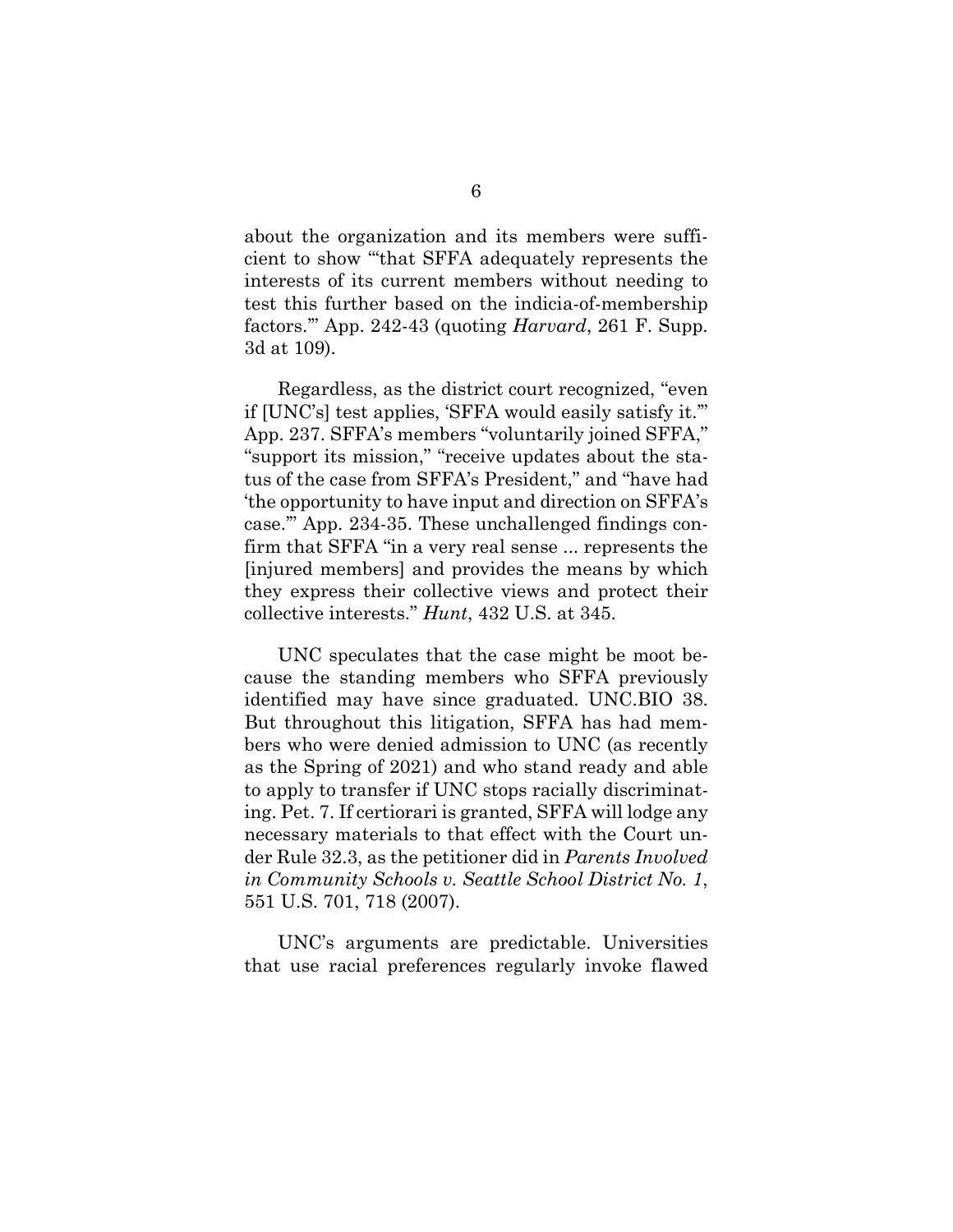standing arguments to try to avoid this Court's review. *See, e.g.*, BIO 7-22, *Fisher v. Univ. of Tex.*, No. 11-345. But the Court has always rejected them. SFFA, like countless other membership organizations before it, has standing.

### **III. Whether** *Grutter* **should be overruled is a question of exceptional importance.**

*Grutter* is wrong in every way—historically, legally, factually, practically, and morally. Pet. 13-28; States-Br.; AACE-Br.; Former-Officials-Br.; Speech-First-Br.; PLF-Br.; CERF-Br.; NAS-Br.; JW-Br. UNC disagrees. UNC.BIO 25-33; *see* Intervenors.BIO 21-37. But the question before the Court at the moment is whether it should grant certiorari to *consider* overruling *Grutter*. It should. Indeed, UNC concedes that the continued legality of race-based admissions is "indisputably important." UNC.BIO 16. *Grutter* itself was divided 5-4, and the *Grutter* dissents, as well as the many amicus briefs supporting SFFA here and in *Harvard*, prove that this issue is anything but "settled." UNC.BIO 30. And contra UNC, *Grutter* has no support in the Fourteenth Amendment's original meaning. Pet. 14; Meese-Br. 5-25, *SFFA v. Harvard*, No. 20- 1199 (S. Ct.).

UNC claims that *Grutter* has "generated reliance interests," but it identifies only one: that universities currently use race in their admissions process. UNC.BIO 32. That interest is as weak as they come. Indeed, it doesn't count at all. Pet. 24-27. And as the record here demonstrates, any race-admissions pro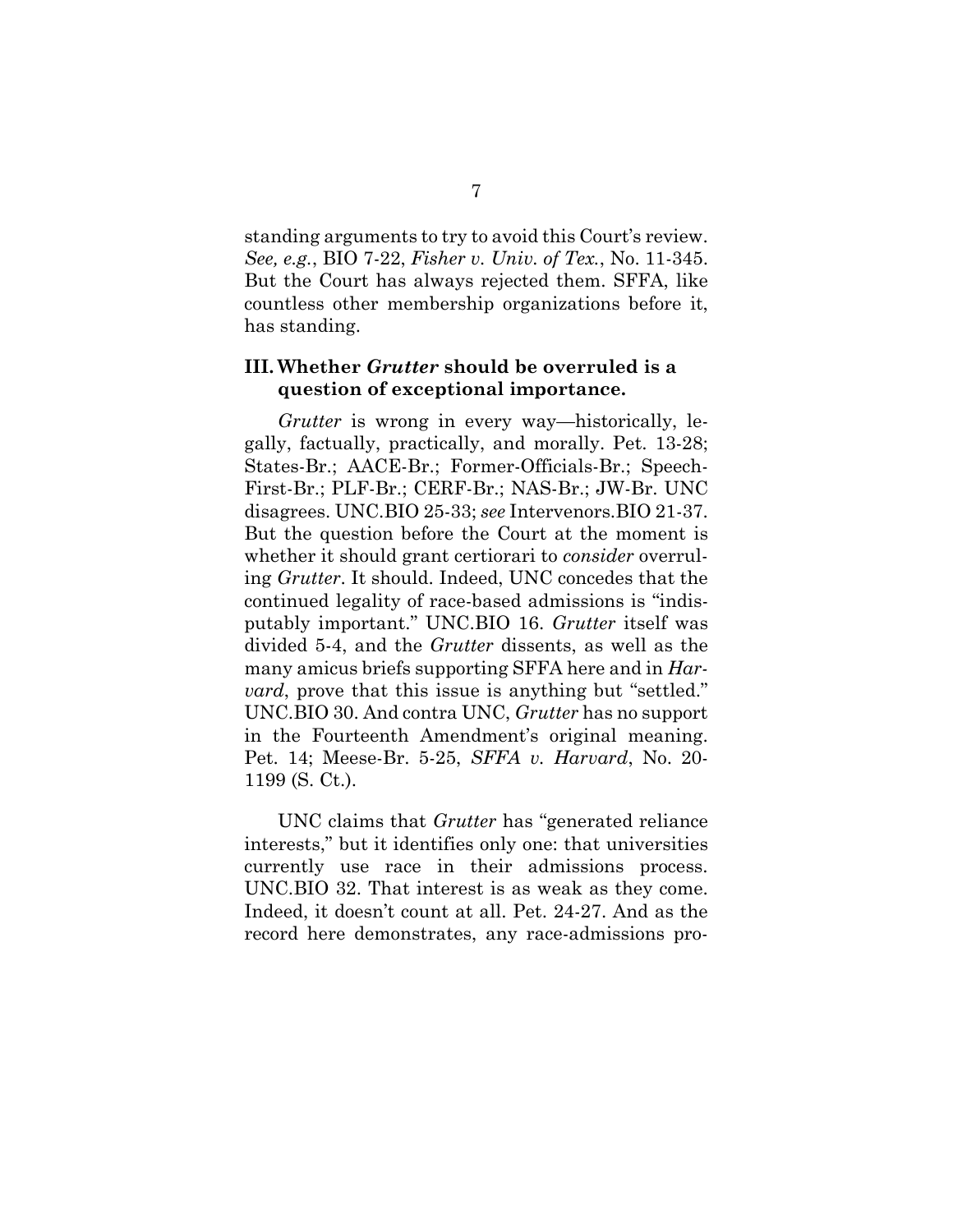cess is not worth keeping. Only under *Grutter* can government officials openly describe children first and foremost by the color of their skin. Pet. 5-6. Only under *Grutter* can a federal court find nothing wrong with admissions officers lamenting that a high-achieving applicant was "Asian" instead of "Brown," encouraging others to "give these brown babies a shot," and describing a student as having great academics "for a Native Amer[ican]/African Amer[ican] kid." Pet. 5-6.

UNC urges the Court to leave this issue to the "democratic process," noting that some States have prohibited race-based admissions and others are considering doing the same. UNC.BIO 32-33. But the Court rejected that same reasoning in *Brown*. States have leeway in many areas. Yet the "idea of the Constitution 'was to withdraw certain subjects from the vicissitudes of political controversy, to place them beyond the reach of majorities and officials and to establish them as legal principles to be applied by the courts.'" *Obergefell v. Hodges*, 57 U.S. 644, 677 (2015) (quoting *West Virginia Bd. of Ed. v. Barnette*, 319 U.S. 624, 638 (1943)). The principle that governments cannot treat their citizens differently based on the color of their skin is a "'fundamental right[] [that] may not be submitted to a vote.'" *Id.*

### **IV. Whether UNC's admissions program satisfies strict scrutiny is a question of exceptional importance.**

If this Court agrees to review the first question presented, then it should also review the second question presented. Detailed briefing on the race-neutral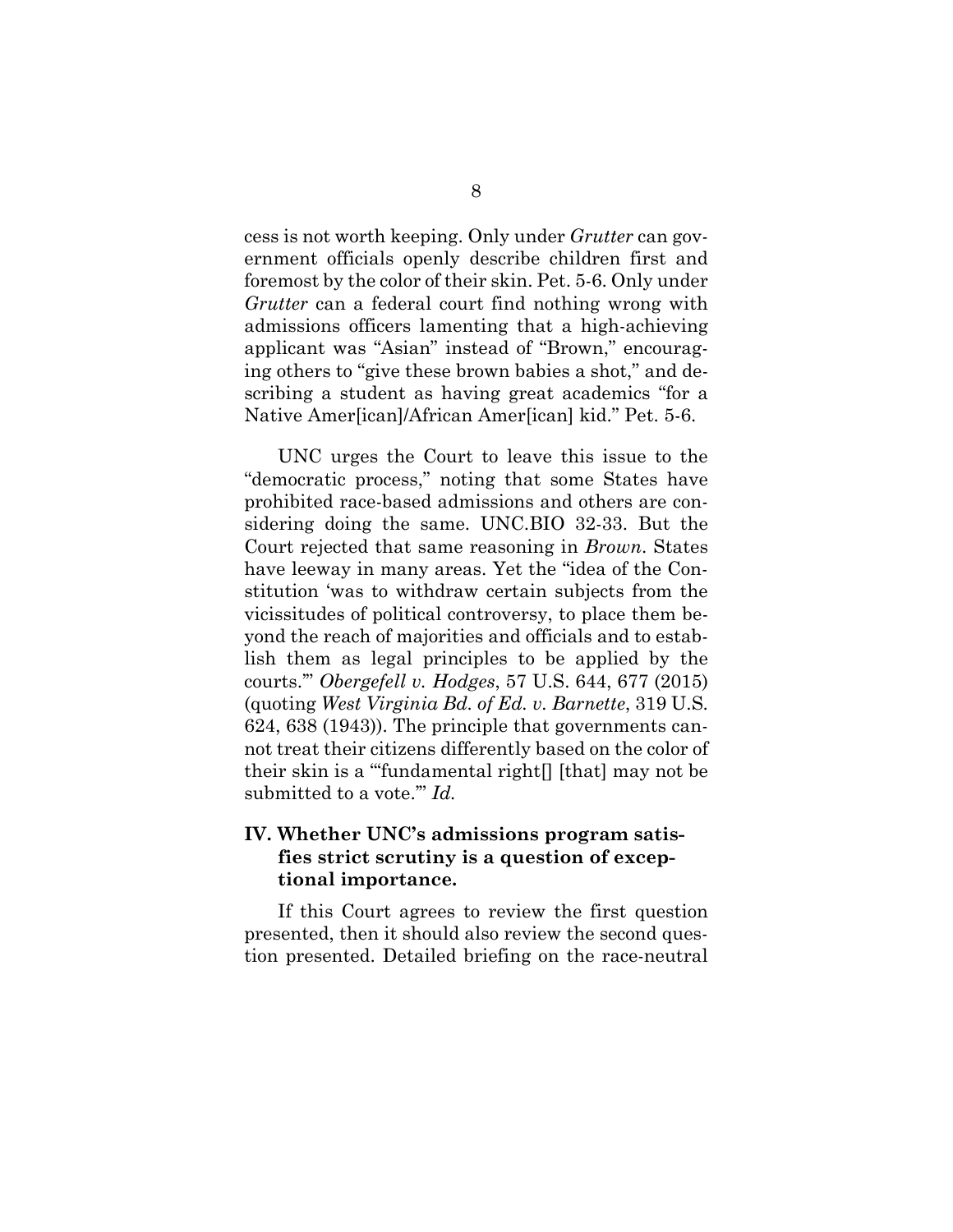alternatives available to UNC will inform this Court's analysis on whether to overrule *Grutter*. And whether UNC's admissions policy withstands strict scrutiny is an important question in its own right. That there is no circuit split does not diminish the need for review. Indeed, this Court *twice* reviewed whether the University of Texas's race-based admissions satisfied strict scrutiny, despite the lack of a circuit split and the case's "*sui generis*" facts. *Fisher v. Univ. of Tex.*, 136 S. Ct. 2198, 2208 (2016) (*Fisher II*); *Fisher v. Univ. of Tex.*, 570 U.S. 297, 307 (2013) (*Fisher I*). And this Court did a similar case-specific review in *Gratz*, even though the Sixth Circuit had not yet evaluated the University of Michigan's admissions program itself.

Despite respondents' insistence, SFFA is not raising a "record-intensive question[]" that "turns on factual disputes." UNC.BIO 2, 33; Intervenors.BIO 38- 44. The Court need not overturn a single factual finding to rule for SFFA. Pet. 28-31. Indeed, UNC's own expert put forth viable race-neutral alternatives. App. 134 n.43, 139; Pet. 9, 29. The question presented is not *what* race-neutral alternatives are available to UNC; it's whether UNC's failure to adopt these alternatives violates the Equal Protection Clause. *Comcast Corp. v. Behrend*, 569 U.S. 27, 36 n.5 (2013).

Nor does SFFA "agree<sup>[]</sup> that the district court applied the prevailing legal standard." UNC.BIO 34. To the contrary, the district court failed to "apply the correct standard of strict scrutiny." *Fisher I*, 570 U.S. at 303. Racial classifications are "'presumptively invalid and can be upheld only upon an extraordinary justification.'" *Shaw v. Reno*, 509 U.S. 630, 643-44 (1993).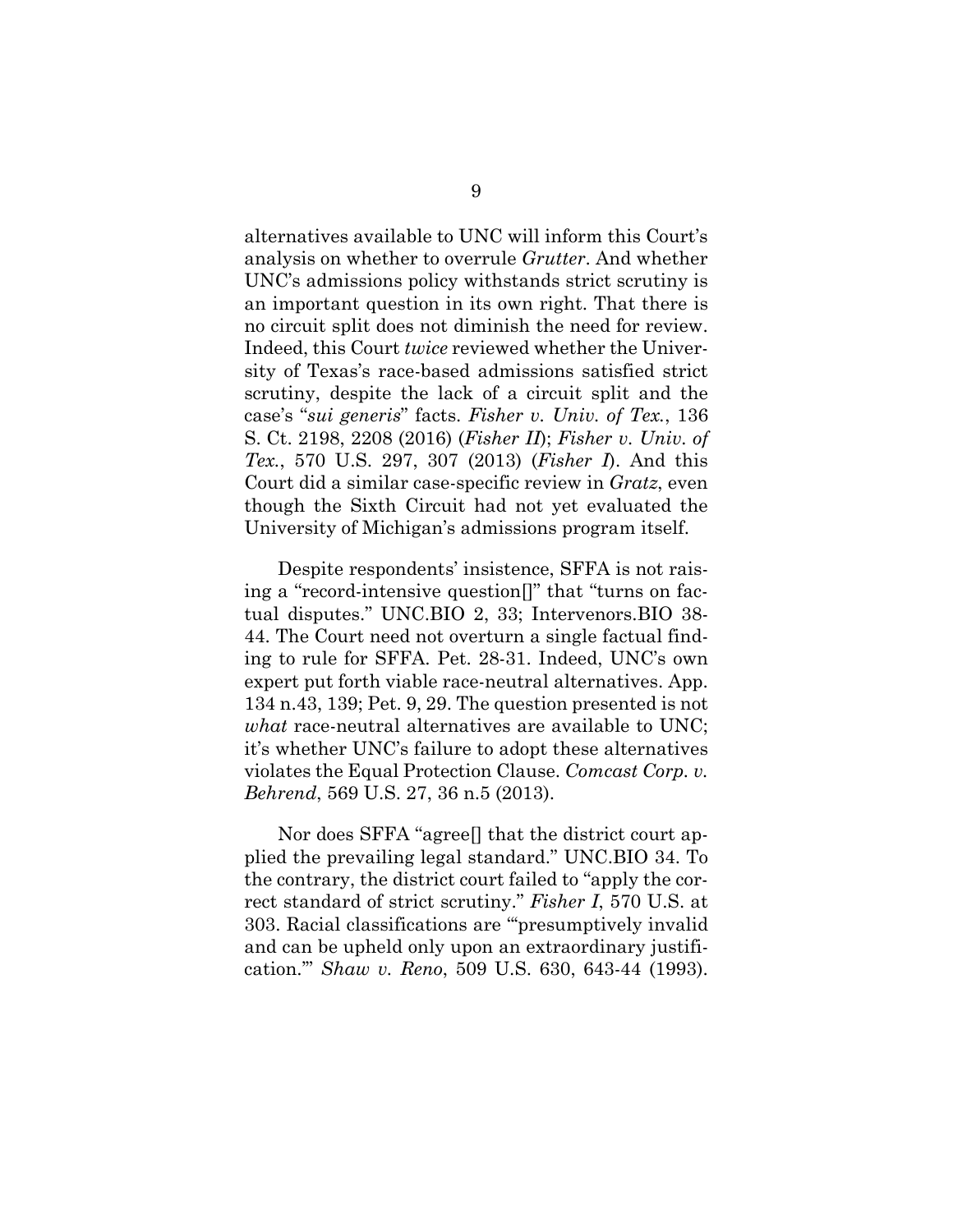Yet the district court gave UNC "the benefit of the doubt" at every turn. *United States v. Playboy Ent. Grp., Inc.*, 529 U.S. 803, 818 (2000). For example, the district court dismissed certain race-neutral alternatives because they "*appear to be* largely impractical" and had never been tried before. App. 141 (emphasis added). That is not strict scrutiny. States-Br. 9. Strict scrutiny requires that any doubts be resolved against UNC. *Republican Party of Minn. v. White*, 536 U.S. 765, 781 (2002).

Finally, UNC's defense of the district court's application of strict scrutiny is unpersuasive and not a reason to deny certiorari. UNC's generic complaints about available race-neutral alternatives are woefully insufficient. A slight dip in SAT scores, Pet. 9, would not undermine UNC's "'reputation for excellence,'" UNC.BIO 35. Indeed, many schools are dropping test scores altogether. *See* Anderson, *Harvard Won't Require SAT or ACT Through 2026 as Test-Optional Push Grows*, Wash. Post (Dec. 16, 2021), wapo.st/33OTLK5. A decline in Native American admissions from 1.8% to 0.5%, Pet. 30, wouldn't deny "'educational opportunities to all racial groups,'" UNC.BIO 35. And admitting fewer minority students from wealthier families and more white students from poorer families, Pet. 30, wouldn't "'undercut [UNC's] efforts to achieve additional types of diversity,'" UNC.BIO 35. UNC never comes close to proving that these minor changes would cause a "dramatic sacrifice" of diversity or academic excellence. *Grutter v. Bollinger*, 539 U.S. 306, 340 (2003). Numerous universities across the nation have achieved workable race